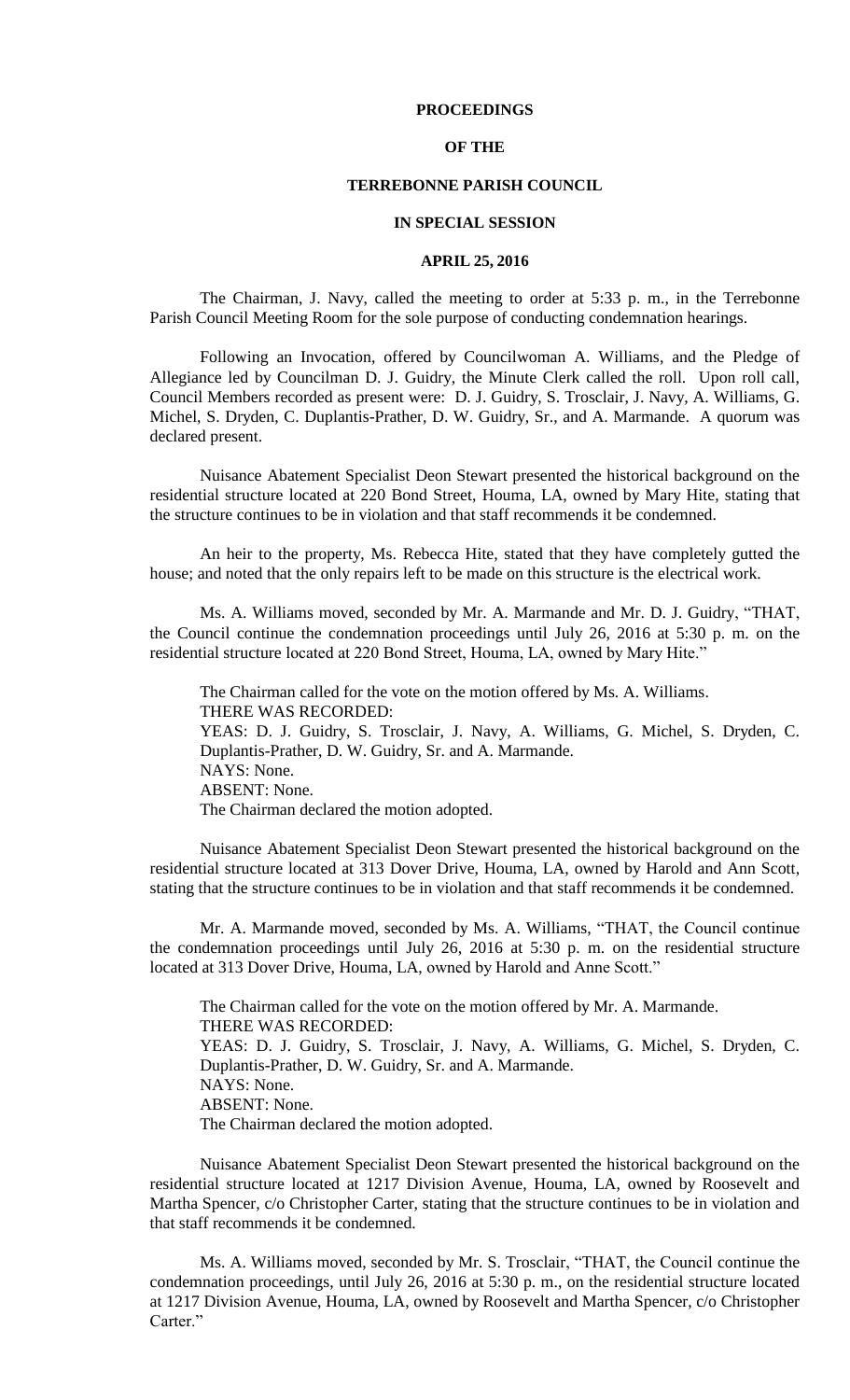The Chairman called for the vote on the motion offered by Ms. A. Williams. THERE WAS RECORDED: YEAS: D. J. Guidry, S. Trosclair, J. Navy, A. Williams, G. Michel, S. Dryden, C. Duplantis-Prather, D. W. Guidry, Sr. and A. Marmande. NAYS: None. ABSENT: None. The Chairman declared the motion adopted.

Nuisance Abatement Specialist Deon Stewart presented the historical background on the residential structure located at 1110 Barataria Avenue, Houma, LA, owned by the Estate of Theresa Martin; noted that substantial improvements have been made to the structure which is now secured; and that staff recommends that the file be closed.

Ms. A. Williams moved, seconded by Mr. S. Dryden, "THAT, the Council concur with the recommendation of Administration to close the condemnation file on the residential structure located at 1110 Barataria Avenue, Houma, LA, owned by the Estate of Theresa Martin, due to substantial improvements being made."

The Chairman called for the vote on the motion offered by Ms. A. Williams. THERE WAS RECORDED: YEAS: D. J. Guidry, S. Trosclair, J. Navy, A. Williams, G. Michel, S. Dryden, C. Duplantis-Prather, D. W. Guidry, Sr. and A. Marmande. NAYS: None. ABSENT: None. The Chairman declared the motion adopted.

Nuisance Abatement Specialist Deon Stewart presented the historical background on the residential structure located at 400 Naquin Street (Structure 3), Houma, LA, owned by Larussa Enterprises; stated that the structure continues to be in violation; and that staff recommends it be condemned.

Ms. A. Williams moved, seconded by Mr. A. Marmande, "THAT, the Council continue, until July 26, 2016 at 5:30 p. m., the condemnation proceeding on the residential structure located at 400 Naquin Street (Structure 3), Houma, LA, owned by Larussa Enterprises."

The Chairman called for the vote on the motion offered by Ms. A. Williams. THERE WAS RECORDED: YEAS: D. J. Guidry, S. Trosclair, J. Navy, A. Williams, G. Michel, S. Dryden, C. Duplantis-Prather, D. W. Guidry, Sr. and A. Marmande. NAYS: None. ABSENT: None. The Chairman declared the motion adopted.

Nuisance Abatement Specialist Deon Stewart presented the historical background on the residential structure located at 119 Scott Lane, Houma, LA, owned by Jonathan and Willie Foote; stated that the structure continues to be in violation; and that staff recommends that the structure be condemned.

Councilmember A. Williams stated that heirs of the property located at 119 Scott Lane, Houma, LA, owned by Jonathan and Willie Mae Foote, are currently completing a succession.

Ms. A. Williams moved, seconded by Mr. A. Marmande, "THAT, the Council continue the condemnation hearing, until July 26, 2016 at 5:30 p.m., on the residential structure located at 119 Scott Lane, Houma, LA, owned by Jonathan and Willie Mae Foote."

The Chairman called for the vote on the motion offered by Ms A. Williams. THERE WAS RECORDED: YEAS: D. J. Guidry, S. Trosclair, J. Navy, A. Williams, G. Michel, S. Dryden, C. Duplantis-Prather, D.W. Guidry, Sr. and A. Marmande. NAYS: None. ABSENT: None. The Chairman declared the motion adopted.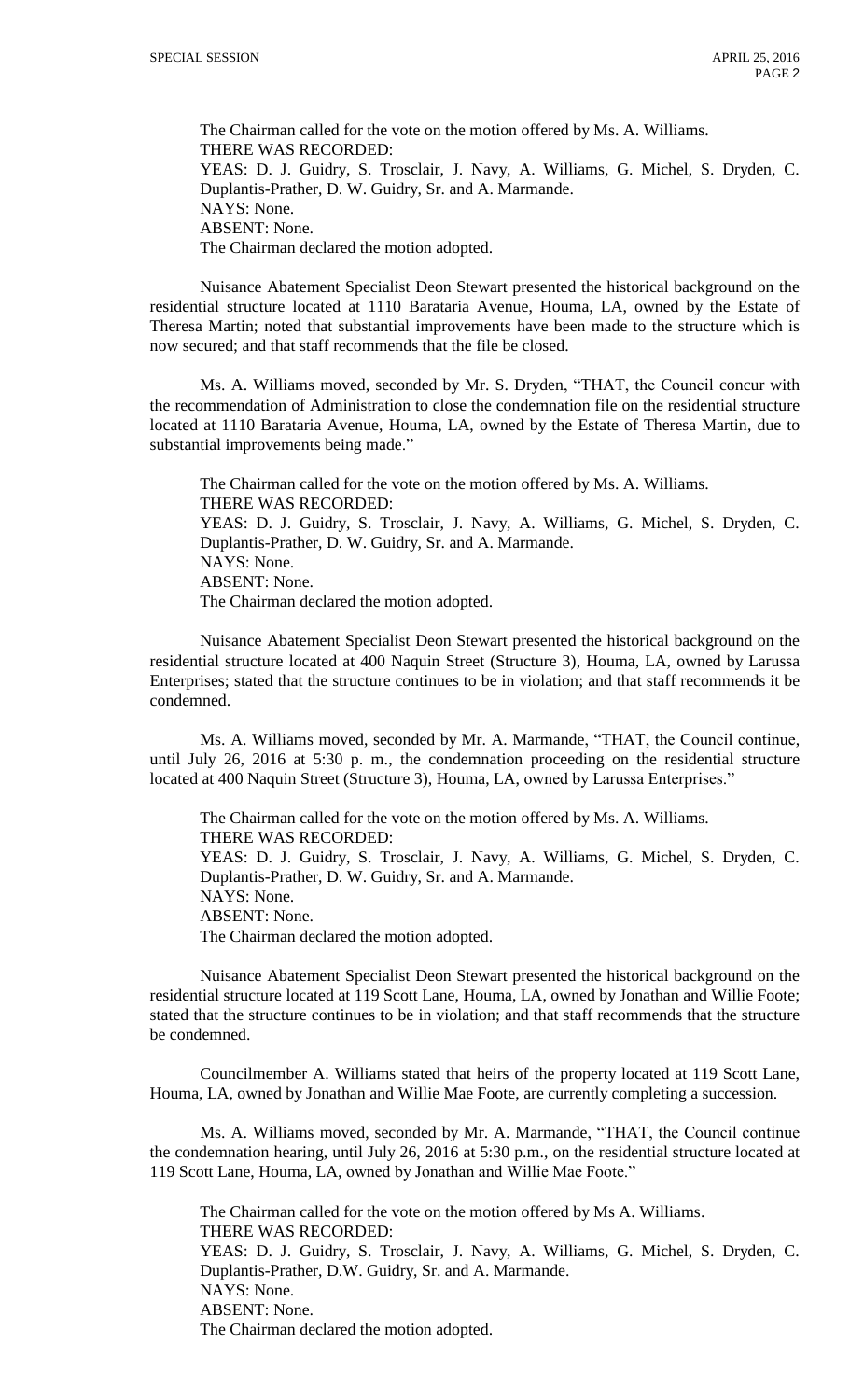Nuisance Abatement Specialist Deon Stewart presented the historical background on the residential structure located at 604 Linda Ann Avenue, Gray, LA, owned by Albertha Francois; stated that the structure continues to be in violation; and that staff recommends it be condemned.

Councilmember A. Williams stated that she visited the aforementioned located and spoke to some of the repairmen. She noted that they have done and are doing a lot of work on this structure.

Ms. A. Williams moved, seconded by Mr. S. Trosclair, "THAT, the Council continue condemnation hearing, until July 26, 2016 at 5:30 p.m., on the residential structure located at 604 Linda Ann Avenue, Gray, LA, owned by Alberta Francois."

The Chairman called for the vote on the motion offered by Ms. A. Williams. THERE WAS RECORDED: YEAS: D. J. Guidry, S. Trosclair, J. Navy, A. Williams, G. Michel, S. Dryden, C. Duplantis-Prather, D.W. Guidry, Sr. and A. Marmande. NAYS: None. ABSENT: None. The Chairman declared the motion adopted.

Nuisance Abatement Specialist Deon Stewart presented the historical background on the residential structure located at 1514 Bonvillian Street, Houma, LA, owned by the Estate of Castro Murray; stated that the substantial improvements have been made; and that staff recommends that this matter be continued.

Ms. A. Williams moved, seconded by Ms. C. Duplantis-Prather, "THAT, the Council continue, until July 26, 2016 at 5:30 p. m., the condemnation proceedings on the residential structure located at 1514 Bonvillian Street, Houma, LA, owned by the Estate of Castro Murray, due to substantial improvements being made."

The Chairman called for the vote on the motion offered by Ms. A. Williams. THERE WAS RECORDED: YEAS: D. J. Guidry, S. Trosclair, J. Navy, A. Williams, G. Michel, S. Dryden, C. Duplantis-Prather, D.W. Guidry, Sr. and A. Marmande. NAYS: None. ABSENT: None. The Chairman declared the motion adopted.

Nuisance Abatement Specialist Deon Stewart presented the historical background on the residential structure located at 208 McKinley Street, Houma, LA, owned by Byrd and Byrd, Inc.; noted that the structure continues to be in violation; and that staff recommends that the structure be condemned.

Councilmember A. Williams stated that she is working with the family on this matter and noted that this residential structure may be able to be turned over to Options for Independence.

Ms. A. Williams moved, seconded by Mr. A. Marmande, "THAT, the Council continue, until July 26, 2016 at 5:30 p. m., the condemnation proceedings for the residential structure located at 208 McKinley Street, Houma, LA, owned by Byrd and Byrd, Inc."

The Chairman called for the vote on the motion offered by Ms. A. Williams. THERE WAS RECORDED: YEAS: D. J. Guidry, S. Trosclair, J. Navy, A. Williams, G. Michel, S. Dryden, C. Duplantis-Prather, D.W. Guidry, Sr. and A. Marmande. NAYS: None. ABSENT: None. The Chairman declared the motion adopted.

Nuisance Abatement Specialist Deon Stewart presented the historical background on the residential structure located at 116 Alex Williams Lane, Houma, LA, owned by the Estate of Charles Johnson and Hilda Woodley; stated that the structure continues to be in violation; and that staff recommends it be condemned.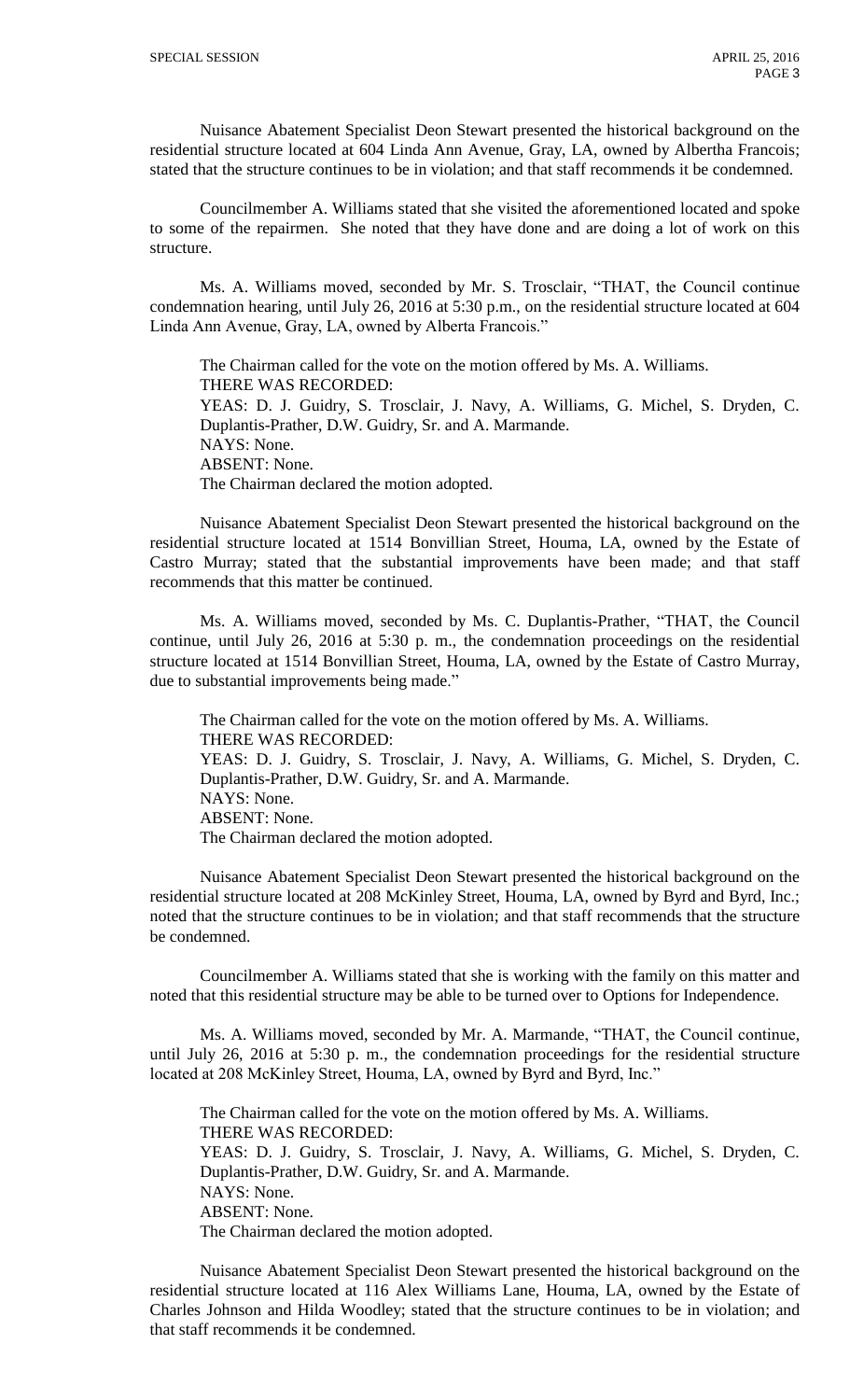Ms. Hilda Woodley, an heir to the aforementioned property, stated that they are making repairs to the property and that they are having problems with vandalism and theft.

Councilmember A. Williams questioned whether or not an occupant can live in this structure without a meter. She requested information pertaining to the last time utility services were connected to the aforementioned structure. She requested Ms. Woodley to contact the Nuisance Abatement Department tomorrow to follow-up on the matter of whether there is a meter on the structure and if someone is residing there.

Ms. A. Williams moved, seconded by Mr. D. J. Guidry, "THAT, the Council continue the condemnation proceedings, until July 26, 2016 at 5:30 p. m., on the residential structure located at 116 Alex Williams Lane, Houma, LA, owned by the Estate of Charles Johnson and Hilda Woodley."

The Chairman called for the vote on the motion offered by Ms. A. Williams. THERE WAS RECORDED: YEAS: D. J. Guidry, S. Trosclair, J. Navy, A. Williams, G. Michel, S. Dryden, C. Duplantis-Prather, D. W. Guidry, Sr. and A. Marmande. NAYS: None. ABSENT: None. The Chairman declared the motion adopted.

Nuisance Abatement Specialist Deon Stewart presented the historical background on the residential structure located at 914 Daspit Street, Houma, LA, owned by Martha Turner, Fern Lee, Genevieve Gauno and Johnny Taylor, III; stated that the structure has been demolished; and that staff recommends that the file be closed.

Mr. G. Michel moved, seconded by Ms. C. Duplantis-Prather, "THAT, the Council concur with the recommendation of Administration to close the condemnation file on the residential structure located at 914 Daspit Street, Houma, LA, owned by Martha Turner, Fern Lee, Genevieve Gauno and Johnny Taylor, III, due to the structure being demolished."

The Chairman called for the vote on the motion offered by Mr. G. Michel. THERE WAS RECORDED: YEAS: D. J. Guidry, S. Trosclair, J. Navy, A. Williams, G. Michel, S. Dryden, C. Duplantis-Prather, D. W. Guidry, Sr. and A. Marmande. NAYS: None. ABSENT: None. The Chairman declared the motion adopted.

Nuisance Abatement Specialist Deon Stewart presented the historical background on the residential structure located at 218 Crozier Drive, Houma, LA, owned by Junius Patterson; stated substantial improvements have been made to the structure; and that staff recommends that the file be closed.

Ms. A. Williams moved, seconded by Mr. S. Trosclair, "THAT, the Council concur with the recommendation of Administration to close the condemnation file on residential structure located at 218 Crozier Drive, Houma, LA, owned by Junius Patterson, due to substantial improvements being made."

The Chairman called for the vote on the motion offered by Ms. A. Williams. THERE WAS RECORDED: YEAS: D. J. Guidry, S. Trosclair, J. Navy, A. Williams, G. Michel, S. Dryden, C. Duplantis-Prather, D. W. Guidry, Sr. and A. Marmande. NAYS: None. ABSENT: None. The Chairman declared the motion adopted.

Nuisance Abatement Specialist Deon Stewart presented the historical background on the residential and accessory structures located at 1500 Bond Street, Houma, LA, owned by Pellegrin Sales, Co., Brad Pellegrin; stated that both structures are in dilapidated conditions; and that staff recommends that the structures be condemned.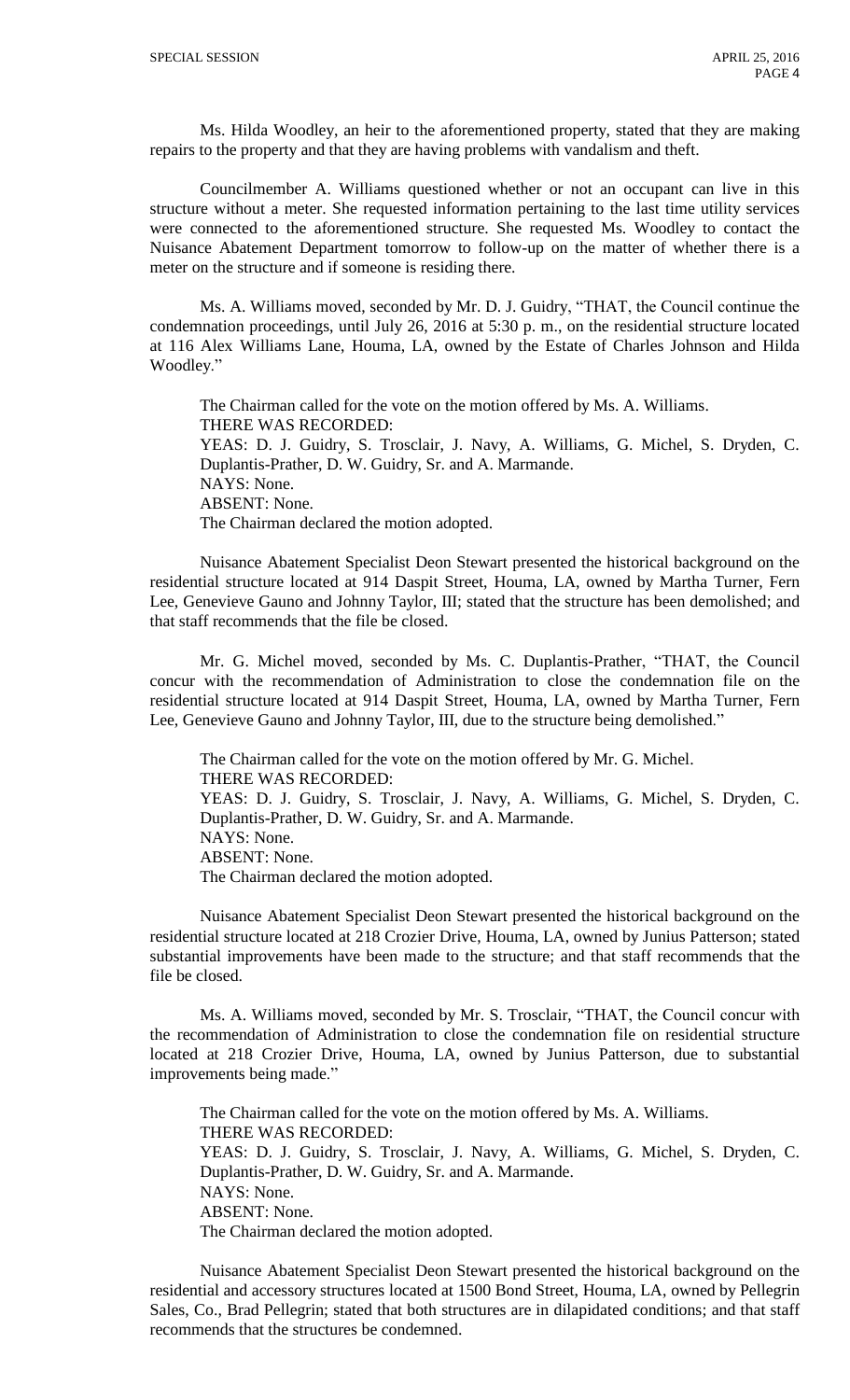Ms. Cindy Pellegrin, an heir to the property, stated that they are in agreement with condemning and demolishing the property; and noted that they have a sale for the property, but there are some legal issues that is hindering the process.

Upon questioning, Attorney J. Hebert explained that if the parish condemns the property, a lien will be filed in the parish's mortgage records and the money owed to the parish will be withdrawn from the proceeds of the sale.

Upon questioning, Nuisance and Abatement Specialist Deon Stewart explained that the condemnation proceeding will not affect the sale of the property; noted that the Notice of Hearing is the only paperwork that is recorded; and that the new owners would be aware of this at the time of purchase.

Mr. S. Trosclair moved, seconded by Mr. D. J. Guidry, "THAT, the Council find that the residential and accessory structure located at 1500 Bond Street, Houma, LA, owned by Pellegrin Sales, Co., Brad Pellegrin, as per the legal description:

The residential structure situated on 'a certain lot of ground located in the city of Houma, Parish of Terrebonne, Louisiana, having a front of 62.8 feet on the East side of Industrial Street by depth between parallel lines of said lot; said lot being shown and designated as Lot 1 of Block 20 on a map of Honduras Addition to the City of Houma, made by J.C. Waites, C.E., in April, 1923, of record and on file in the Clerk's Office, Parish of Terrebonne, Louisiana; being bounded on the North by Bond Street, on the South by Lot 2 of said Block 20, on the west by Industrial Street and on the east by the Intracoastal Avenue, together with all buildings thereon and all rights, ways, privileges and servitudes thereunto belonging or in anywise appertaining.'

is in a dilapidated and dangerous condition that endangers the health, safety and welfare of the public. Accordingly, the structure is hereby condemned and the owner is hereby ordered to demolish, and/or remove the structure by August 31, 2016. In default of which the Terrebonne Parish Consolidated Government may proceed to do so, and in accordance with the bidding process for the demolition and/or removal."

The Chairman called for the vote on the motion offered by Mr. S. Trosclair. THERE WAS RECORDED: YEAS: D. J. Guidry, S. Trosclair, J. Navy, A. Williams, G. Michel, S. Dryden, C. Duplantis-Prather, D. W. Guidry, Sr. and A. Marmande. NAYS: None. ABSENT: None. The Chairman declared the motion adopted.

Nuisance Abatement Specialist Deon Stewart presented the historical background on the residential mobile structure located at 101 A Island Road, Houma, LA, owned by Alton Verdin, Sr. and Lou Verdin; noted that the aforementioned structure continues to be in violation; and that staff recommends that the structure be condemned.

Ms. Lou Verdin and Mr. Alton Verdin, Sr., owners of the property located at 101 A Island Road, Houma, LA, stated that they have demolished one structure on the property and are continuing to work on the residential mobile home structure.

Mr. S. Trosclair moved, seconded by Mr. A. Marmande and Mr. D. J. Guidry, "THAT, the Council continue the condemnation proceedings, until July 26, 2016 at 5:30 p. m., on the residential mobile home structure located at 101 A Island Road, Houma, LA, owned by Alton Verdin, Sr. and Lou Verdin."

The Chairman called for the vote on the motion offered by Mr. S. Trosclair. THERE WAS RECORDED: YEAS: D. J. Guidry, S. Trosclair, J. Navy, A. Williams, G. Michel, S. Dryden, C. Duplantis-Prather, D. W. Guidry, Sr. and A. Marmande. NAYS: None. ABSENT: None. The Chairman declared the motion adopted.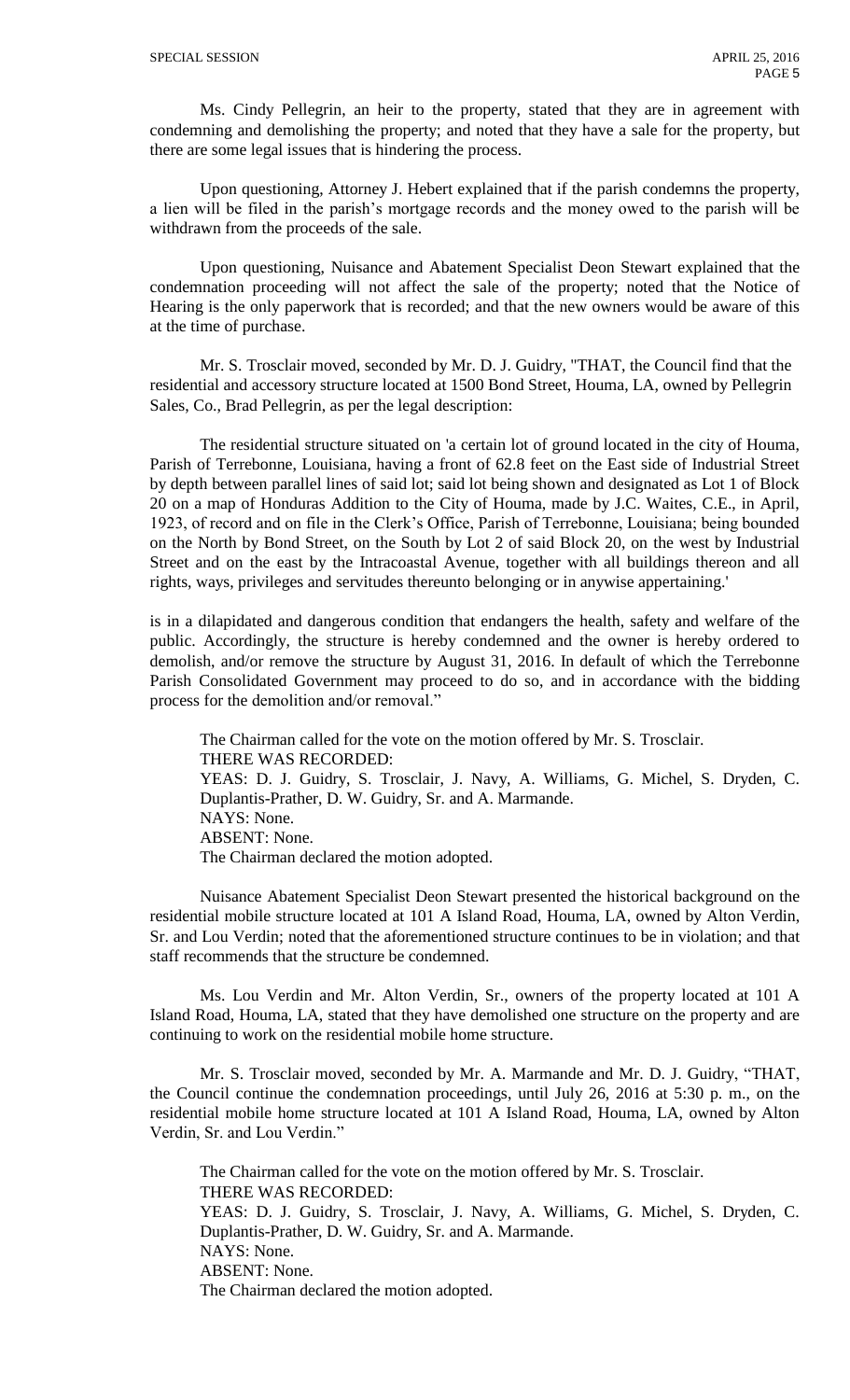The Council Chairman recognized Ms. Lucretia McBride, a Houma resident, who provided the Council with a handout and stated that the aforementioned property is unique; noting that they are being reviewed and discussed.

Nuisance Abatement Specialist Deon Stewart presented the historical background on the residential structure located at 103 Island Road, Houma, LA, owned by Alton Verdin, Sr. and Lou Verdin, stating that this structure has been demolished and staff recommends that this file be closed.

Mr. S. Trosclair moved, seconded by Mr. A. Marmande and Ms. C. Duplantis-Prather, "THAT, the Council concur with the recommendation of Administration to close the condemnation proceedings on the residential structure located at 103 Island Road Houma, LA, owned Alton Verdin, Sr. and Lou Verdin."

The Chairman called for the vote on the motion offered by Mr. S. Trosclair. THERE WAS RECORDED: YEAS: D. J. Guidry, S. Trosclair, J. Navy, A. Williams, G. Michel, S. Dryden, C. Duplantis-Prather, D. W. Guidry, Sr. and A. Marmande. NAYS: None. ABSENT: None. The Chairman declared the motion adopted.

Nuisance Abatement Specialist Deon Stewart presented the historical background on the residential structure located at 520 Columbus Street, Houma, LA, owned by Fern Taylor Hite and De'Inez Hite; stated that the structure continues to be in violation; and that staff recommends that the structure be condemned.

Ad Hoc Attorney William Dunckelman stated that he tried to contact the heirs, Fern Taylor Hite and De'Inez Hite, owners of the residential property located at 520 Columbus Street, Houma, LA, but has been unsuccessful.

Ms. De'Inez Hite, heir to the aforementioned property, stated that they are in the process of fixing up the structure.

Ms. A. Williams moved, seconded by Mr. A. Marmande, "THAT, the Council continue the condemnation proceedings, until July 26, 2016 at 5:30 p. m., on the residential structure located at 520 Columbus Street Houma, LA, owned by Fern Taylor Hite and De'Inez Hite."

The Chairman called for the vote on the motion offered by Ms. A. Williams. THERE WAS RECORDED: YEAS: D. J. Guidry, S. Trosclair, J. Navy, A. Williams, G. Michel, S. Dryden, C. Duplantis-Prather, D. W. Guidry, Sr. and A. Marmande. NAYS: None. ABSENT: None. The Chairman declared the motion adopted.

Nuisance Abatement Specialist Deon Stewart presented the historical background on the residential structure located at 104 Jackland Street, Houma, LA, owned by the Estate of Jack Knightshed c/o Louis Smith, stating that the structure continues to be in violation and that staff recommends that the structure be condemned.

Ad Hoc Attorney William Dunckelman stated that he has been in contact with an heir of the residential property, Mr. Ken Knightshed, located at 104 Jackland Street, Houma, LA, and was assured by the heir that he was working with the Nuisance Abatement Department to bring the aforementioned structure into compliance.

Mr. D. J. Guidry moved, seconded by Mr. A. Marmande, "THAT, the Council find that the residential structure located at 104 Jackland Street, Houma, LA, owned by the Estate of Jack Knightshed c/o Louis Smith, as per the legal description:

'A certain tract of land, situated in the Parish of Terrebonne, about 12 miles below the town of Houma, measuring one arpent front on the left descending bank of Bayou Little Caillou by depth to the Bayou Lacache; bounded above by land of Cornelius Williams and below by land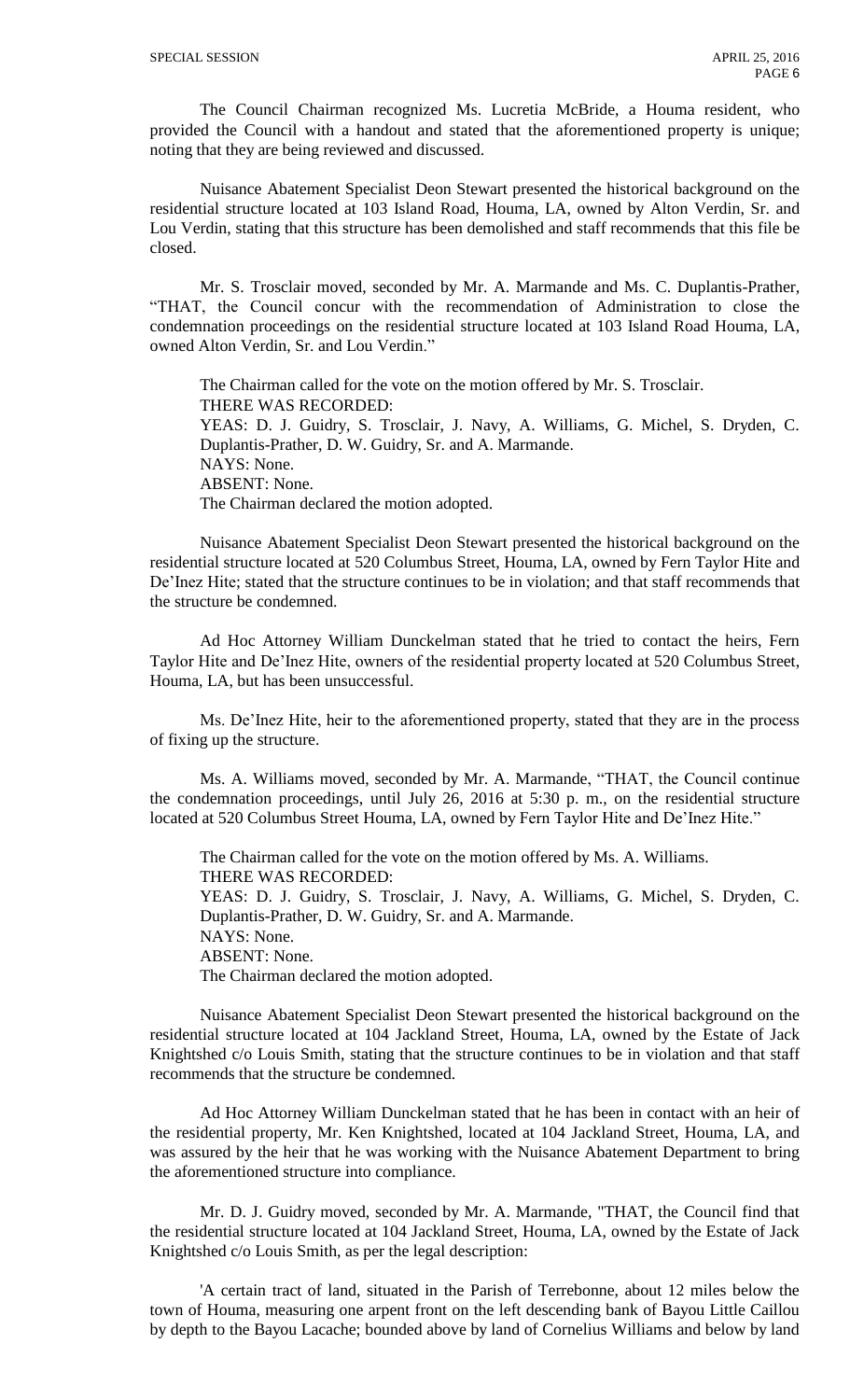of Brown & Nightshade; In front by said Bayou and in the rear by property of Jack Nightshade; together with all the buildings and improvements thereon.

Being the same property acquired by Jack Nightshade and wife by purchase at a sale made by the Sheriff of this Parish on October 2<sup>nd</sup>, 1909, at the Suit of A.L. Fields vs. No 6845 Willie Nightshade; of records in Conveyance Book No. 59, folio 145.'

is in a dilapidated and dangerous condition that endangers the health, safety and welfare of the public. Accordingly, the structure is hereby condemned and the owner is hereby ordered to demolish, and/or remove the structure by May 31, 2016. In default of which the Terrebonne Parish Consolidated Government may proceed to do so, and in accordance with the bidding process for the demolition and/or removal."

The Chairman called for the vote on the motion offered by Mr. D. J. Guidry. THERE WAS RECORDED: YEAS: D. J. Guidry, S. Trosclair, J. Navy, A. Williams, G. Michel, S. Dryden, C. Duplantis-Prather, D. W. Guidry, Sr. and A. Marmande. NAYS: None. ABSENT: None. The Chairman declared the motion adopted.

Nuisance Abatement Specialist Deon Stewart presented the historical background on the residential structure located at 5814 Highway 56, Houma, LA, owned by Damon Baldone, stating that substantial improvements have been made and that staff recommends that the condemnation hearing be continued.

Mr. D. J. Guidry moved, seconded by Ms. A. Williams, "THAT, the Council continue the condemnation proceedings, until July 26, 2016 at 5:30 p. m., on the residential structure located at 5814 Highway 56, Houma, LA, owned Damon Baldone."

The Chairman called for the vote on the motion offered by Mr. D. J. Guidry. THERE WAS RECORDED: YEAS: D. J. Guidry, S. Trosclair, J. Navy, A. Williams, G. Michel, S. Dryden, C. Duplantis-Prather, D. W. Guidry, Sr. and A. Marmande. NAYS: None. ABSENT: None. The Chairman declared the motion adopted.

Mr. Damon Baldone explained that he purchased this property through a sheriff's sale and was unaware of the condemnation hearings but will continue to make the necessary improvements.

Nuisance Abatement Specialist Deon Stewart presented the historical background on the commercial structure located at 1139 Highway 55, Montegut, LA, owned by Thomas Ragas; stated that the structure continues to be in violation; and that staff recommends that the structure be condemned.

Mr. Thomas Ragas, owner of the aforementioned property, explained that he is going to continue to make repairs on this structure; noting that he is being told that the structure has to be raised and/or lifted to the correct elevation.

Planning and Zoning Director, C. Pulaski explained that this may be a substantial improvement condition; noting that the substantial improvements maybe more that 50% of the access value of the structure which would require elevation.

Mr. S. Trosclair moved, seconded by Mr. D. J. Guidry, "THAT, the Council continue the condemnation proceedings until July 26, 2016 on the commercial structure located at 1139 Highway 55, Montegut, LA, owned Thomas Ragas."

The Chairman called for the vote on the motion offered by Mr. S. Trosclair. THERE WAS RECORDED:

YEAS: D. J. Guidry, S. Trosclair, J. Navy, A. Williams, G. Michel, S. Dryden, C. Duplantis-Prather, D. W. Guidry, Sr. and A. Marmande.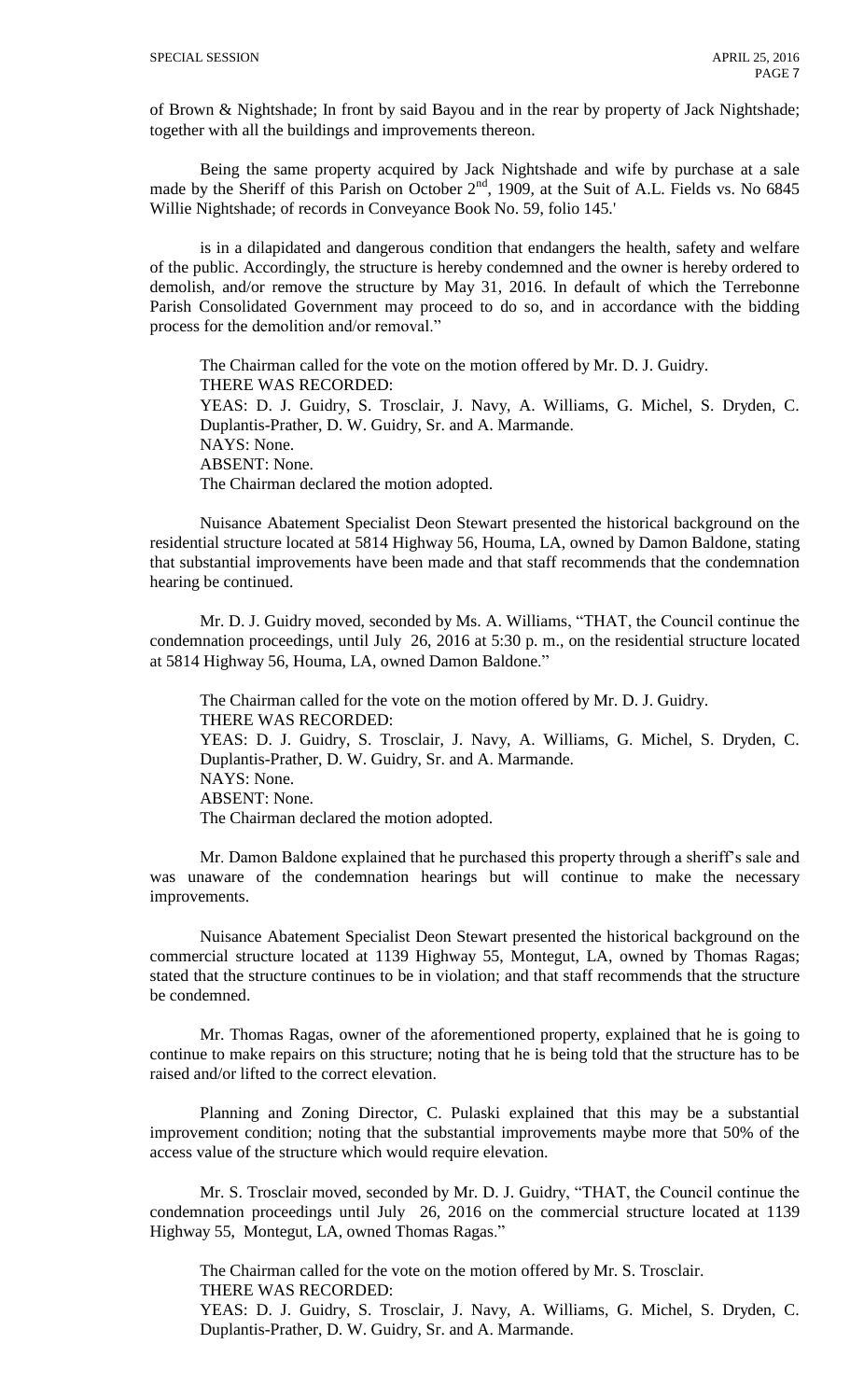NAYS: None. ABSENT: None. The Chairman declared the motion adopted.

Nuisance Abatement Specialist Deon Stewart presented the historical background on the residential structure located at 200 Engeron Street, Houma, LA, owned by Lynn Galliano; stated that the structure continues to be in violation; and that staff recommends that the structure be condemned.

Ad Hoc Attorney William Dunckelman stated that he ran a where about ad in the local paper and has been informed that Mr. Lynn Galliano, owner of 200 Engeron Street, Houma, LA, is incarcerated at the Hunts Correctional Institute.

Ms. Janice McGee, sister of Mr. Lynn Galliano, stated that they are making repairs and will continue to do so; and noted that her brother will need a place to live when he is released from incarceration.

Ms. C. Duplantis-Prather moved, seconded by Mr. G. Michel, "THAT, the Council continue the condemnation proceedings, until July 26, 2016 at 5:30 p. m., on the residential structure located at 200 Engeron Street Houma, LA, owned Lynn Galliano."

The Chairman called for the vote on the motion offered by Ms. C. Duplantis-Prather. THERE WAS RECORDED: YEAS: D. J. Guidry, S. Trosclair, J. Navy, A. Williams, G. Michel, S. Dryden, C. Duplantis-Prather, D. W. Guidry, Sr. and A. Marmande.

NAYS: None.

ABSENT: None.

The Chairman declared the motion adopted.

Nuisance Abatement Specialist Deon Stewart presented the historical background on the residential structure located at 2245 South Madison Road, Houma, LA, owned by Terry and Sandra Nettleton; stated that Mr. Dunckelman (appointed attorney ad hoc) spoke to the owners of the structure and was advised that they are not the rightful owners; and noted that they have to obtain legal counsel to find out who the rightful owners are. Staff has recommended that the file be continued to confirm the owner(s) of the aforementioned property.

Ad Hoc Attorney William Dunckelman stated that owner of 2245 South Madison Road, Montegut, LA, indicated that there were some issues with the aforementioned address and the identity of the property owners. Mr. Dunckelman requested a continuance in order to conduct a title search.

Mr. Olen Blanchard, an heir to the property located at 2245 South Madison Road, stated that this parcel of land is undivided property and that there may be 30 to 40 individuals who have a share in this property. He then questioned who determines who is the rightful owner of the property because it was purchased through a sheriff sale.

Councilman D. J. Guidry suggested that Mr. Olen Blanchard contact the Terrebonne Parish Assessor's Office to find out who are the rightful owners of the aforementioned property.

Upon questioning, Parish Attorney J. Hebert explained that the parish is exercising its right to condemn blighted property; and added that if there is an ownership issues, the heirs would have to consult with an attorney.

Mr. S. Trosclair moved, seconded by Mr. D. J. Guidry, "THAT, the Council continue the condemnation proceedings, until July 26, 2016 at 5:30 p. m., on the residential structure located at 2245 South Madison Houma, LA, owned by Terry and Sandra Nettleton."

The Chairman called for the vote on the motion offered by Mr. S. Trosclair. THERE WAS RECORDED: YEAS: D. J. Guidry, S. Trosclair, J. Navy, A. Williams, G. Michel, S. Dryden, D. W. Guidry, Sr. and A. Marmande. NAYS: None. ABSENT: C. Duplantis-Prather.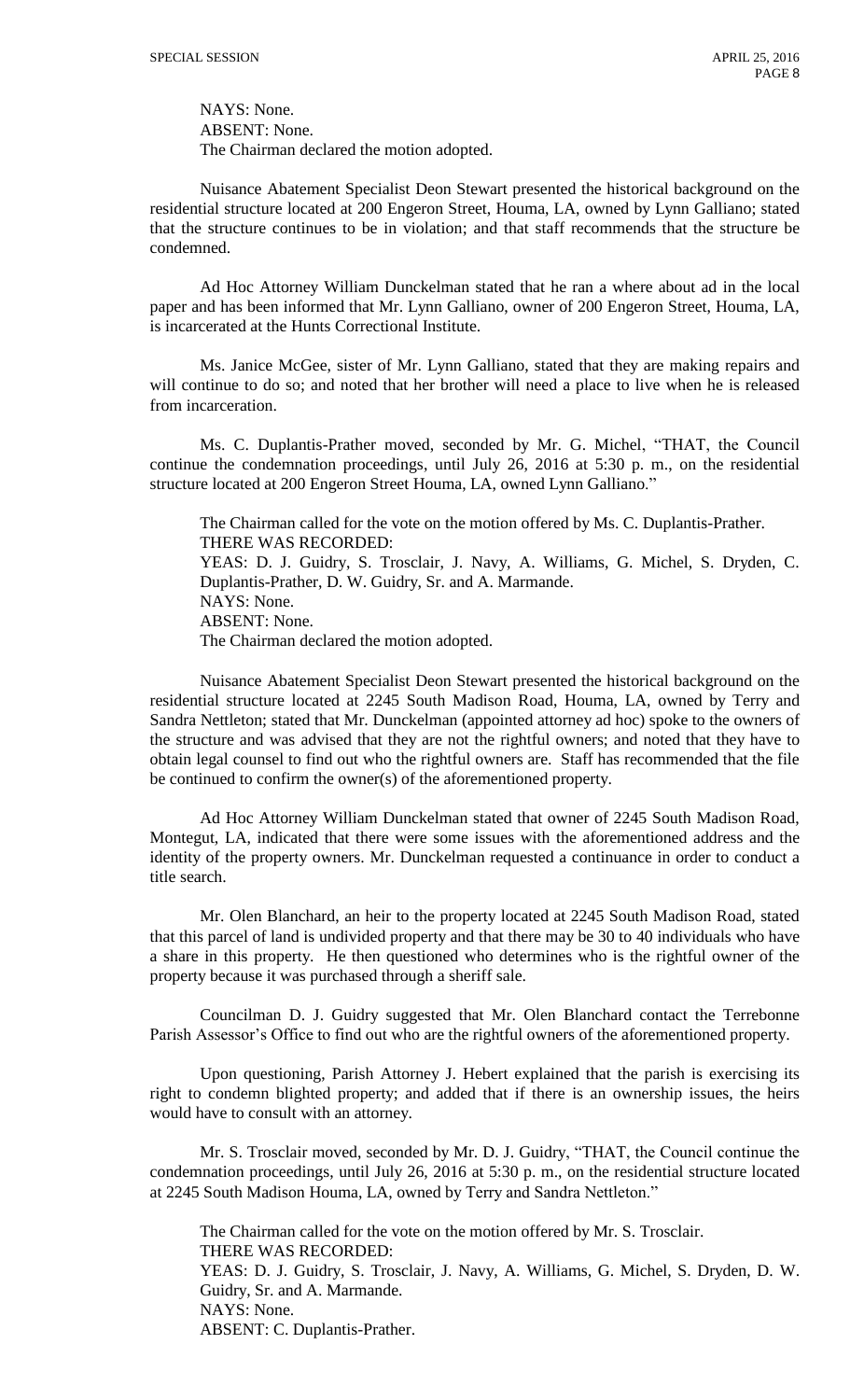The Chairman declared the motion adopted.

Nuisance Abatement Specialist Deon Stewart presented the historical background on the residential structure located at 903 Peach Street, Houma, LA, owned by Darlene Romero; stated that the structure continues to be in violation; and that staff recommends that the structure be condemned.

Mr. Ray Marcel, a resident of Peach Street, stated that he purchased this property (903 Peach Street) at a sheriff's tax sale and explained that he can't make the necessary repairs to the property because of the three year redemptive period. Mr. Marcel further explained that his "hands are tied"; and noted that he has until June 2016 when the property will be legally his.

Ms. C. Duplantis-Prather moved, seconded by Mr. S. Trosclair, "THAT, the Council continue the condemnation proceedings, until July 26, 2016 at 5:30 p.m., on the residential structure located at 903 Peach Street, Houma, LA, owned Darlene Romero."

The Chairman called for the vote on the motion offered by Ms. C. Duplantis-Prather. THERE WAS RECORDED: YEAS: D. J. Guidry, S. Trosclair, J. Navy, A. Williams, G. Michel, S. Dryden, C. Duplantis-Prather, D. W. Guidry, Sr. and A. Marmande. NAYS: None. ABSENT: None. The Chairman declared the motion adopted.

Council Chairman J. Navy cautioned the general public when purchasing property at sheriff tax sales to make sure that they are not involved in the condemnation process.

Nuisance Abatement Specialist Deon Stewart presented the historical background on the residential structure located at 432 Authement Street, Houma, LA, owned by Elodie Celestin and Barbara Smith; stated that property was previously condemned and the condemnation order was rescinded; and noted that no improvements have been made to the structure and it continues to be in violation; therefore, staff recommends that it be condemned.

Ad Hoc Attorney William Dunckelman stated that he has had no contact with any of the heirs of the aforementioned property.

Ms. A. Williams moved, seconded by Mr. G. Michel and Mr. S. Trosclair, "THAT, the Council find that the residential structure located at 432 Authement Street, Houma, LA owned by Elodie Celestin and Barbara Smith, as per the legal description:

'A certain lot of ground situated in the Parish of Terrebonne, State of Louisiana, said lot being designated as Lot No. Thirty-two (32), of Block No. One (1) of Authement Subdivision, said lot being located on the West side of Authement Street, by depth on its Northern boundary of Seventy-four (74') feet and on its Southern boundary of Seventy-three (73') feet and six (6") inches, as shown on a plan of Authement Subdivision made by Carl E. Heck, C.F., July 16, 1948 on file and of records in the office of the Recorder of conveyances for Terrebonne Parish, Louisiana; said property being part of the whole boundary owned by Horace J. Authement, situated in Section 8, T 17 S, R. 17 E.'

is in a dilapidated and dangerous condition that endangers the health, safety and welfare of the public. Accordingly, the structure is hereby condemned and the owner is hereby ordered to demolish, and/or remove the structure by May 31, 2016. In default of which the Terrebonne Parish Consolidated Government may proceed to do so, and in accordance with the bidding process for the demolition and/or removal."

The Chairman called for the vote on the motion offered by Ms. A. Williams. THERE WAS RECORDED: YEAS: D. J. Guidry, S. Trosclair, J. Navy, A. Williams, G. Michel, S. Dryden, C. Duplantis-Prather, D. W. Guidry, Sr. and A. Marmande. NAYS: None. ABSENT: None. The Chairman declared the motion adopted.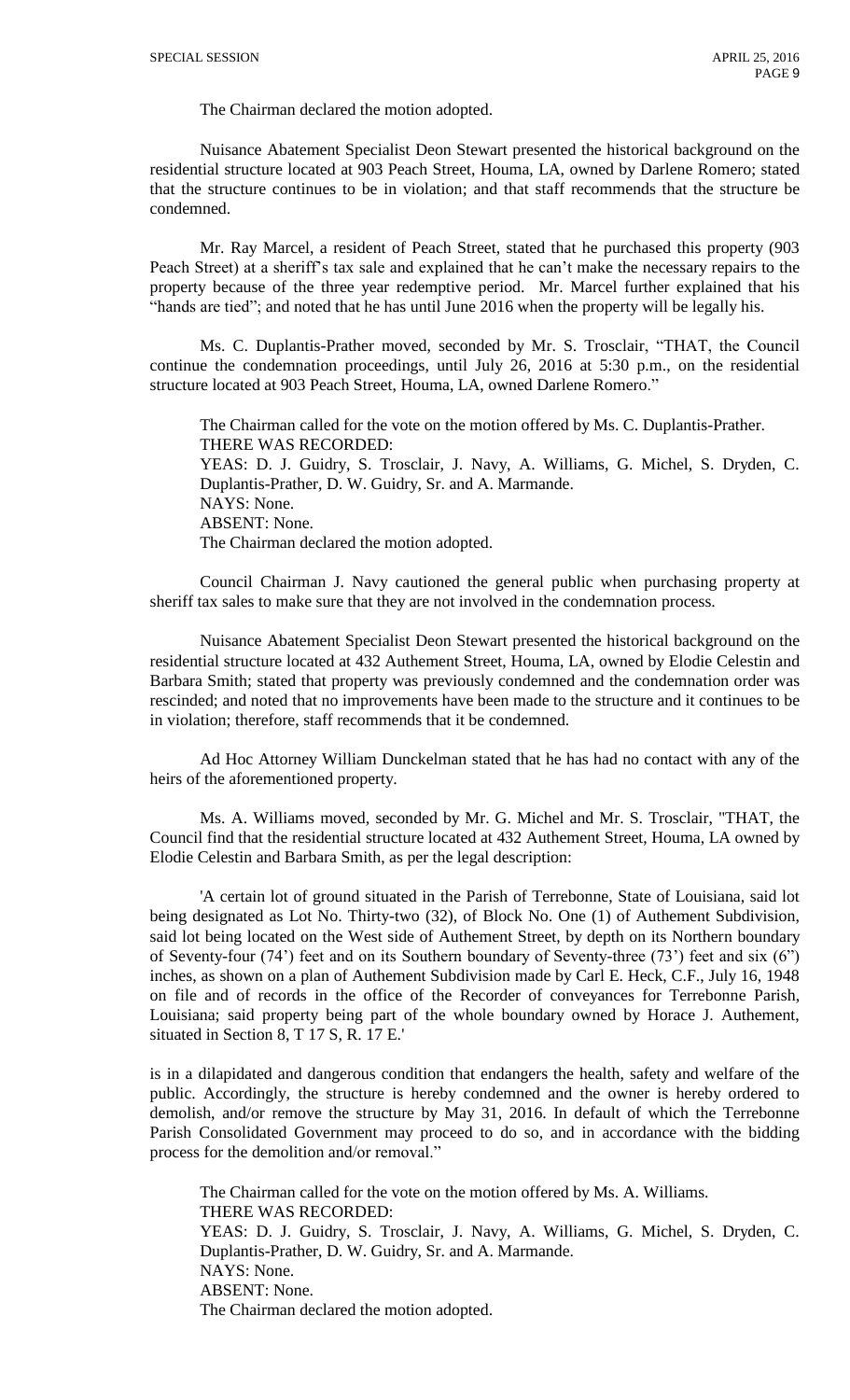Nuisance Abatement Specialist Deon Stewart presented the historical background on the residential and accessory structure located at 300 Brooklyn Avenue, Houma, LA, owned by William Washington, Annie Washington, and Rashawn McGuire stating that the structure is in violation and that staff recommends that it be condemned.

Ms. Annie R. Washington and Mr. Samuel Moses, heirs to the aforementioned property, stated that they are in the process of repairing the structure, but that repairs have been delayed due to illness.

Councilwoman A Williams stated that a permit is needed to "tear down" the existing shed and suggested that they consult with Nuisance Abatement Specialist Deon Stewart.

Ms. A. Williams moved, seconded by Mr. D. J. Guidry, "THAT, the Council continue the condemnation proceedings, until July 26, 2016 at 5:30 p. m., on the residential and accessory structure located at 300 Brooklyn Avenue, Houma, LA, owned William Washington, Annie Washington, and Rashawn McGuire."

The Chairman called for the vote on the motion offered by Ms. A. Williams. THERE WAS RECORDED: YEAS: D. J. Guidry, S. Trosclair, J. Navy, A. Williams, G. Michel, S. Dryden, D. W. Guidry, Sr. and A. Marmande. NAYS: None. ABSENT: C. Duplantis-Prather. The Chairman declared the motion adopted.

Nuisance Abatement Specialist Deon Stewart presented the historical background on the residential structure located at 295 Stovall Street, Houma, LA, owned by Matt Thomas, Nayia Butler, Otis Butler, Vahn Butler, Matthew Thomas and Jeremiah Thomas; stated that the structure continues to be in violation; and that staff recommends that it be condemned.

Ms. Nayia Butler, an heir to the aforementioned property, stated that she intends to repair the structure and requests more time to take care of this matter.

Councilwoman A. Williams requested that Ms. Butler to obtain a permit for repairs, instead of for demolition; and noted that the Council will review this matter in ninety days.

Ms. A. Williams moved, seconded by Mr. D. J. Guidry, "THAT, the Council continue the condemnation proceedings, until July 26, 2016 at 5:30 p.m., on the residential structure located at 295 Stovall Street Houma, LA, owned by Matt Thomas, Nayia Butler, Otis Butler, Vahn Butler, Matthew Thomas and Jeremiah Thomas.'

The Chairman called for the vote on the motion offered by Ms. A. Williams. THERE WAS RECORDED: YEAS: D. J. Guidry, S. Trosclair, J. Navy, A. Williams, G. Michel, S. Dryden, C. Duplantis-Prather, D. W. Guidry, Sr. and A. Marmande. NAYS: None. ABSENT: None. The Chairman declared the motion adopted.

Nuisance Abatement Specialist Deon Stewart presented the historical background on the residential structure located at 510 Central Avenue, Houma, LA, owned by WAM Services; stated that substantial repairs have been made; and that staff recommends that this matter be continued.

Ms. C. Duplantis-Prather moved, seconded by Mr. D. W. Guidry, Sr., "THAT, the Council continue the condemnation proceedings, until July 26, 2016 at 5:30 p. m., on the residential located at 510 Central Avenue, Houma, LA, owned WAM Services."

The Chairman called for the vote on the motion offered by Ms. C. Duplantis-Prather. THERE WAS RECORDED: YEAS: D. J. Guidry, S. Trosclair, J. Navy, A. Williams, G. Michel, S. Dryden, C. Duplantis-Prather, D. W. Guidry, Sr. and A. Marmande. NAYS: None.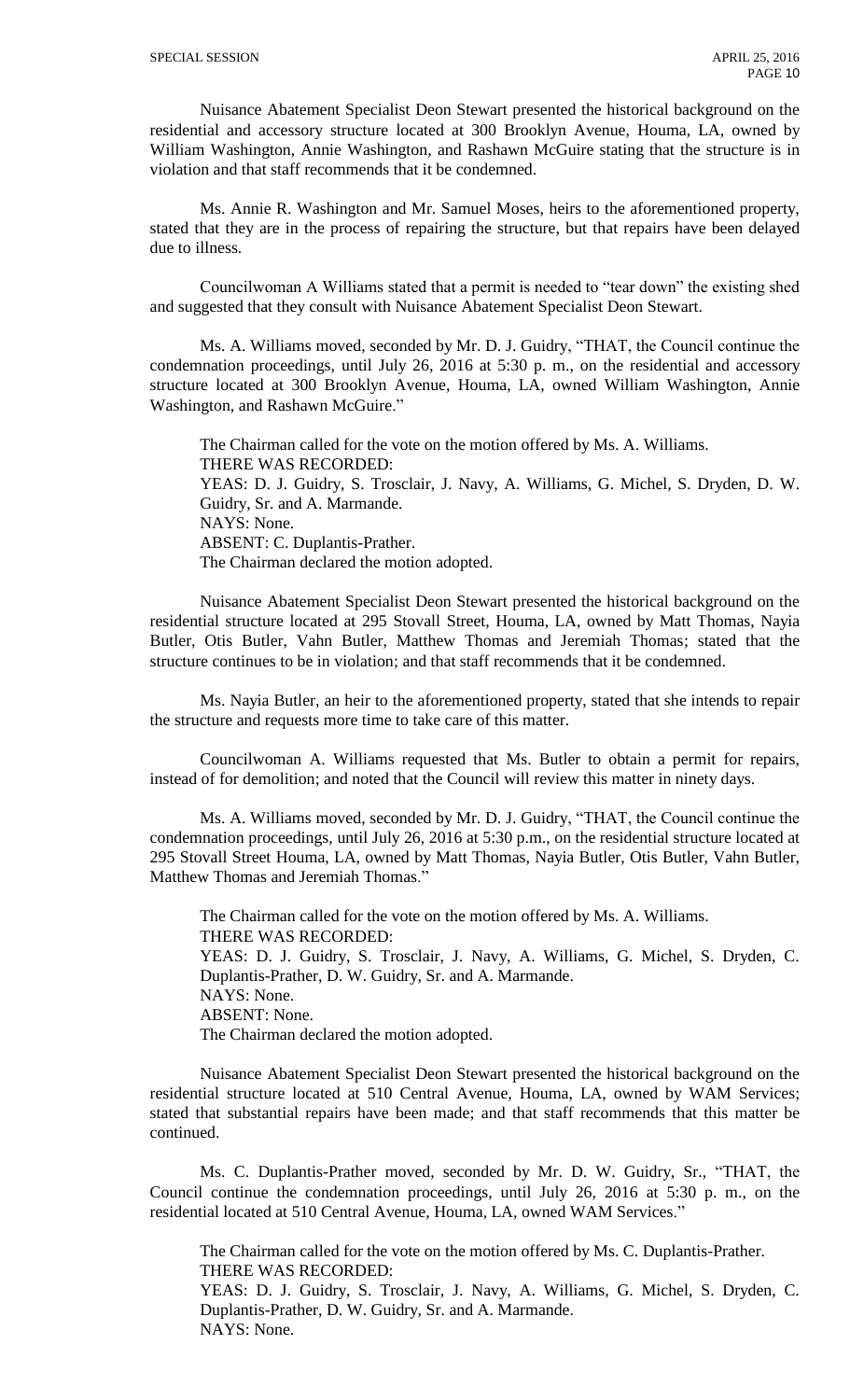ABSENT: None.

The Chairman declared the motion adopted.

Nuisance Abatement Specialist Deon Stewart presented the historical background on the residential mobile home structure located at 115 Nora T. Lane, Thibodaux, LA, owned by Ryan Christopher LeBoeuf; stated that the structure continues to be in violation; and that staff recommends that it be condemned.

Mr. Ryan LeBouef, owner of the aforementioned property, stated that his intention is to keep the property and he is going to be repairing it soon.

Ms. A. Williams moved, seconded by Mr. A. Marmande, "THAT, the Council continue the condemnation proceedings, until July 26, 2016 at 5:30 p. m., on the residential mobile home structure located at 115 Nora T. Lane, Houma, LA, owned Ryan Christopher LeBoeuf."

The Chairman called for the vote on the motion offered by Ms. A. Williams. THERE WAS RECORDED: YEAS: D. J. Guidry, S. Trosclair, J. Navy, A. Williams, G. Michel, S. Dryden, C. Duplantis-Prather, D. W. Guidry, Sr. and A. Marmande. NAYS: None. ABSENT: None. The Chairman declared the motion adopted.

Nuisance Abatement Specialist Deon Stewart presented the historical background on the residential structure located at 605 Woodside Drive, Houma, LA, owned by Dudley Pontiff, Jr., stating that the structure continues to be in violation and staff recommends that it be condemned.

Mr. D. J. Guidry moved, seconded by Mr. S. Trosclair, "THAT, the Council find that the residential structure located at 605 Woodside Drive, Houma, LA, owned by Dudley Joseph, as per the legal description:

'LOT TWENTY-FOUR (24) OF BLOCK ONE (1) OF ROBERT GROVE SUBDIVISION, ADDENDUM NO. 2, in the Parish of Terrebonne, Louisiana, on the right descending bank of Bayou Terrebonne, as shown on a map of Robert Grove Subdivision Addendum No. 2, made by the office of Edward C. McGee, Jr., dated December 16, 1965, revised March 28, 1967, recorded in COB 435, folio 479, Entry No. 318,687, Terrebonne Parish' said lot measuring a front of 89 feet, 6 13/16 inches on the south side of Woodside Drive by depth of 132 feet, 6 ¼ inches on its east line, 124 feet on its south line and 120 feet on its west line; bounded on the north by Woodside Drive, on the east by Lot 23, on the south by property of Mrs. Hallette B. Cole or assigns, and on the west by Lot 25; together with all improvements thereon and all rights, ways, privileges, prescriptions and servitudes thereto belonging and appertaining.'

is in a dilapidated and dangerous condition that endangers the health, safety and welfare of the public. Accordingly, the structure is hereby condemned and the owner is hereby ordered to demolish, and/or remove the structure by May 31, 2016. In default of which the Terrebonne Parish Consolidated Government may proceed to do so, and in accordance with the bidding process for the demolition and/or removal."

The Chairman called for the vote on the motion offered by Mr. D. J. Guidry. THERE WAS RECORDED: YEAS: D. J. Guidry, S. Trosclair, J. Navy, G. Michel, S. Dryden, C. Duplantis-Prather, D. W. Guidry, Sr. and A. Marmande. NAYS: None. ABSENT: A. Williams. The Chairman declared the motion adopted.

Nuisance Abatement Specialist Deon Stewart presented the historical background on the residential accessory structure located at 212 Saint Louis Street, Houma, LA, owned by Alton Arabie, Rodney Arabie, Debra Arabie, Dolly Folse, Johnny Arabie, Jimmy Arabie, Jessie Arabie and Jason Arabie, stating that the structure has been demolished and that staff recommends that the file be closed.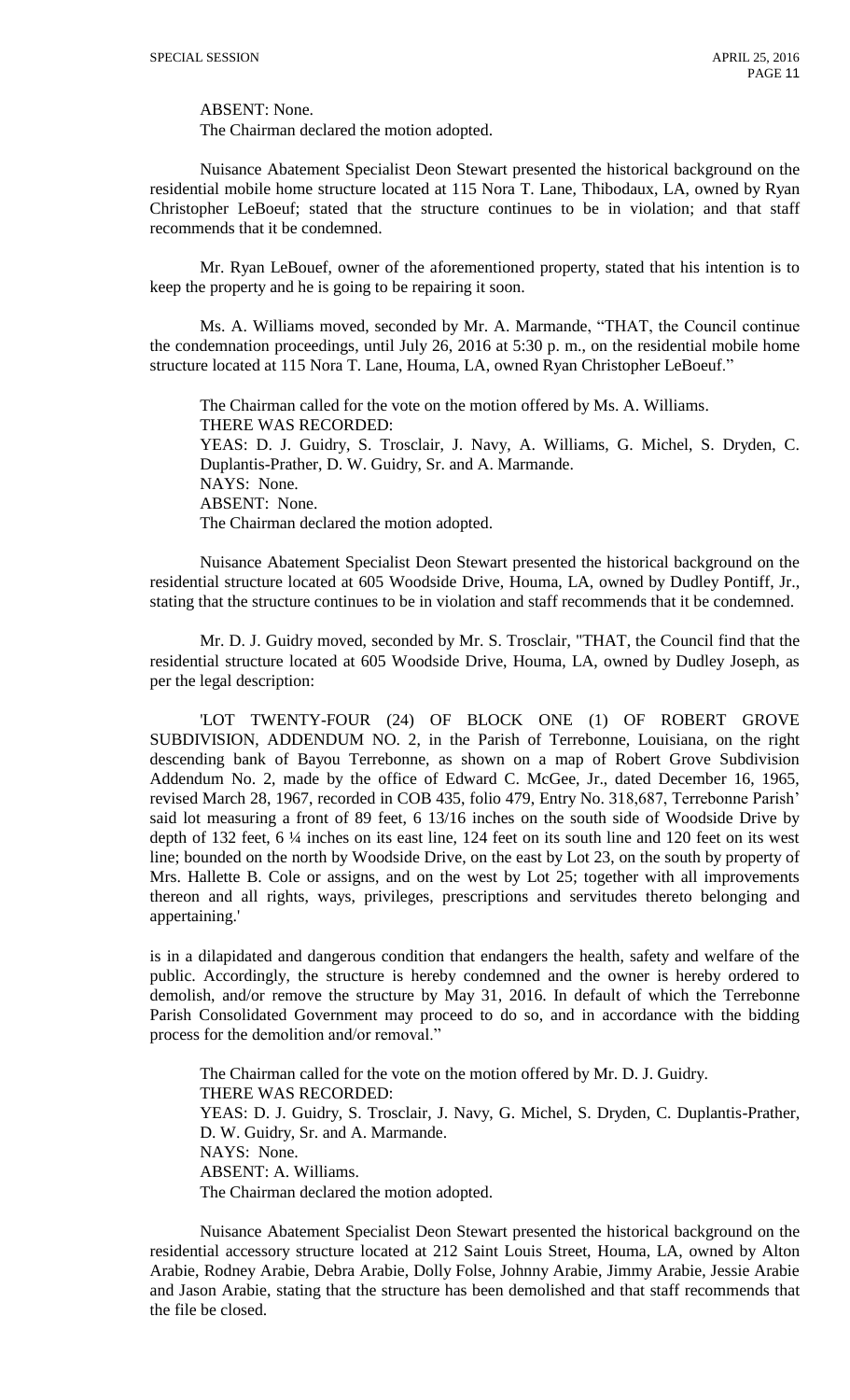An heir to the property stated that the shed has been demolished and that they are completing repairs to the residential structure. The heir noted that it may be used for rental property.

Ms. C. Duplantis-Prather moved, seconded by Ms. A. Williams, "THAT, the Council concur with the recommendation of Administration to close the condemnation file on the residential accessory structure located at 212 Saint Louis Street, Houma, LA, owned Alton Arabie, Rodney Arabie, Debra Arabie, Dolly Folse, Johnny Arabie, Jimmy Arabie, Jessie Arabie and Jason Arabie due to the structure being demolished."

The Chairman called for the vote on the motion offered by Ms. C. Duplantis-Prather. THERE WAS RECORDED:

YEAS: D. J. Guidry, S. Trosclair, J. Navy, A. Williams, G. Michel, S. Dryden, C. Duplantis-Prather, D. W. Guidry, Sr. and A. Marmande. NAYS: None. ABSENT: None. The Chairman declared the motion adopted.

Nuisance Abatement Specialist Deon Stewart presented the historical background on the residential structure located at 1023 Goode Street, Houma, LA, owned by Berwick and Hallett Coleman; stated that the structure continues to be in violation; and that staff recommends that it be condemned.

Ad Hoc Attorney William Dunckelman explained that he spoke to Mr. Barry Coleman, an heir to the property, who stated that he is going to renovate and/or repair the property.

Ms. A. Williams moved, seconded by Ms. C. Duplantis-Prather, "THAT, the Council continue the condemnation proceedings, until July 26, 2016 at the 5:30 p.m., on the residential structure located at 1023 Goode Street, Houma, LA, owned Berwick and Hallett Coleman."

The Chairman called for the vote on the motion offered by Ms. A. Williams. THERE WAS RECORDED: YEAS: D. J. Guidry, S. Trosclair, J. Navy, A. Williams, S. Dryden, C. Duplantis-Prather, D. W. Guidry, Sr. and A. Marmande. NAYS: None. ABSENT: G. Michel. The Chairman declared the motion adopted.

Nuisance Abatement Specialist Deon Stewart presented the historical background on the residential mobile home structure located at 1530 Doctor Beatrous Road, Houma, LA, owned by Bradley James Voisin, Sr.; stated that substantial improvements have been made to the structure; and that staff recommends that the file be closed.

Mr. Bradley James Voisin, Sr., owner of the aforementioned property, explained that the mobile home structure is being used as a shed and he has made the necessary repairs.

Mr. A. Marmande moved, seconded by Mr. S. Dryden, "THAT, the Council concur with the recommendation of Administration to close the condemnation file on the residential mobile home structure located at 1530 Doctor Beatrous Road, Houma, LA, owned Bradley James Voisin, Sr. be close due to substantial repairs being made."

The Chairman called for the vote on the motion offered by Mr. A. Marmande. THERE WAS RECORDED: YEAS: D. J. Guidry, S. Trosclair, J. Navy, A. Williams, G. Michel, S. Dryden, C. Duplantis-Prather, D. W. Guidry, Sr. and A. Marmande. NAYS: None. ABSENT: None. The Chairman declared the motion adopted.

Nuisance Abatement Specialist Deon Stewart presented the historical background on the residential structure located at 1529 Doctor Beatrous Road, Houma, LA, owned by Bradley James Voisin, Sr.; stated that the structure continues to be in violation; and that staff recommends that it be condemned.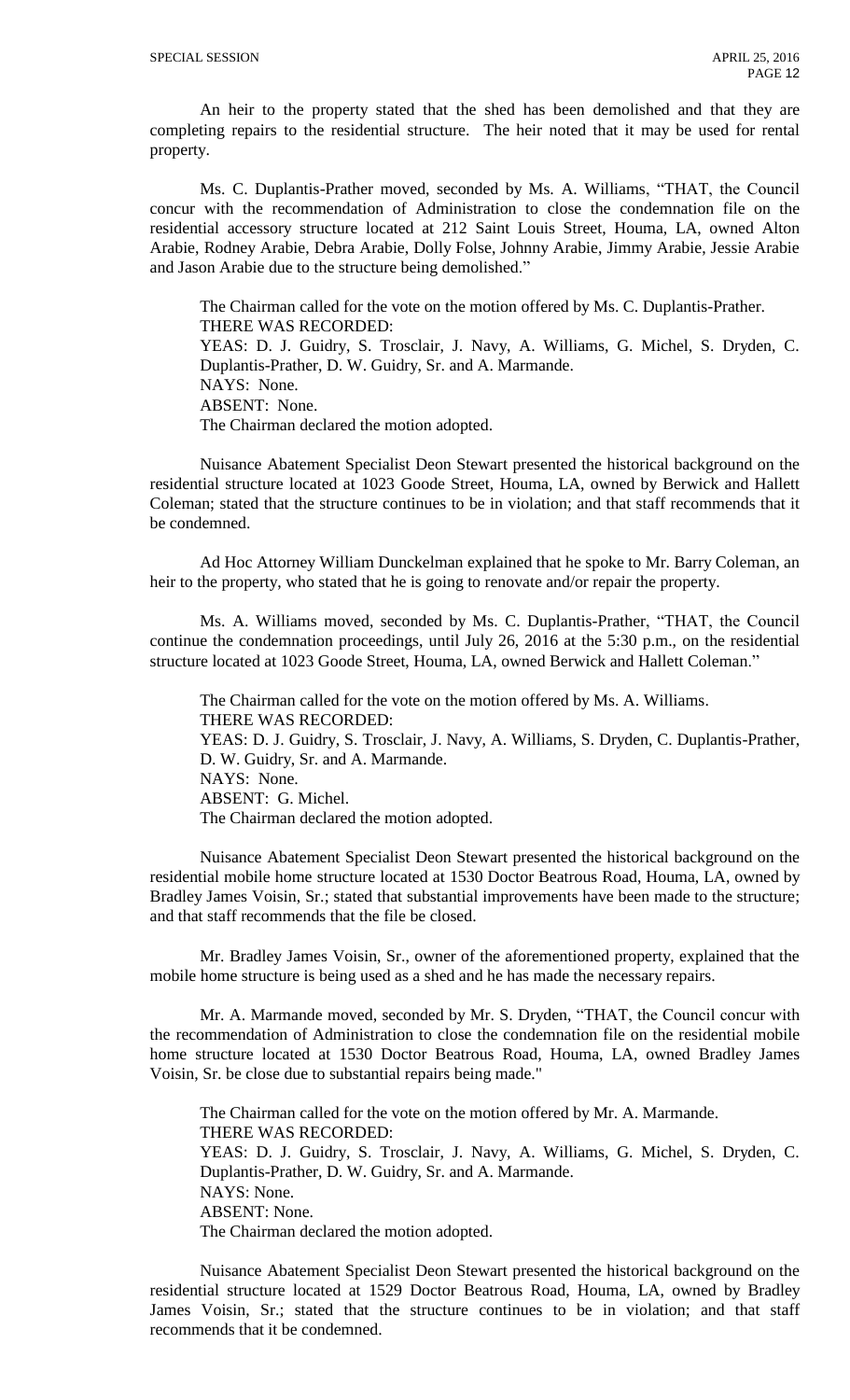Mr. Bradley James Voisin, Sr., explained that he is in the process of demolishing this structure; and noted that he has a demolition crew that has already started on this project.

Mr. A. Marmande moved, seconded by Mr. S. Dryden and Mr. S. Trosclair, "THAT, the Council continue the condemnation proceedings, until July 26, 2016 at 5:30 p. m., on the residential structure located at 1529 Doctor Beatrous Road, Houma, LA, owned by Bradley James Voisin, Sr."

The Chairman called for the vote on the motion offered by Mr. A. Marmande. THERE WAS RECORDED: YEAS: D. J. Guidry, S. Trosclair, J. Navy, A. Williams, G. Michel, S. Dryden, C. Duplantis-Prather, D.W. Guidry, Sr. and A. Marmande. NAYS: None. ABSENT: None. The Chairman declared the motion adopted.

Nuisance Abatement Specialist Deon Stewart presented the historical background on the residential structure located at 6841 Shrimpers Row, Chauvin, LA, owned by the Estate of Cecil Hunt; stated that the structure continues to be in violation; and that staff recommends that it be condemned.

Ad Hoc Attorney William Dunckelman stated that he has not been in contact with any heirs to the aforementioned property.

Mr. A. Marmande moved, seconded by Mr. S. Dryden and Mr. D. J. Guidry, "THAT, the Council find that the residential structure located at 6841 Shrimpers Row, Dulac, LA, owned by the Estate of Cecil Hunt, as per the legal description:

'A certain parcel of ground located in Section 85, T19S-R17E, Terrebonne Parish, Louisiana situated on the right descending bank of Bayou Grand Caillou, in the Parish of Terrebonne, State of Louisiana, at a distance of approximately thirteen (13) miles below the City of Houma, Louisiana, comprised in that certain plantation formerly known as Live Oaks, said parcel of ground having a frontage of Fifty (50) feet on the East side of the gravel road running along the right descending bank of Bayou Grand Caillou by depth between parallel lines of Two Hundred (200') feet, bounded North, or above, by property of Wilson Bourg, East, or in the rear, by other property of Mertel Mayfield, South or below, by property herein secondly described, and West, or in front, by the said gravel road; said parcel of ground more particularly depicted as the northerly fifty (50') feet of Tract designated as Sidney Dunbar Bourg on map filed of record under Entry No. 340829 by depth of two hundred (200') feet from black top road; together with all buildings and improvements thereon, as well as all rights, ways, privileges and servitudes thereto belonging or appertaining together with a fourteen (14;) foot non-exclusive servitude of passage along the southern boundary of property conveyed herein beginning along the eastern boundary of the public road Thence south of distance of two hundred (200') feet.'

is in a dilapidated and dangerous condition that endangers the health, safety and welfare of the public. Accordingly, the structure is hereby condemned and the owner is hereby ordered to demolish, and/or remove the structure by May 31, 2016. In default of which the Terrebonne Parish Consolidated Government may proceed to do so, and in accordance with the bidding process for the demolition and/or removal."

The Chairman called for the vote on the motion offered by Mr. A. Marmande. THERE WAS RECORDED: YEAS: D. J. Guidry, S. Trosclair, J. Navy, A. Williams, G. Michel, S. Dryden, C. Duplantis-Prather, D. W. Guidry, Sr. and A. Marmande. NAYS: None. ABSENT: None. The Chairman declared the motion adopted.

Nuisance Abatement Specialist Deon Stewart presented the historical background on the residential mobile home structure located at 8965 Norman Street, Houma, LA, owned by Robert Price, Jr.; stated that no improvements have been made to the structure and it continues to be in violation; and that staff recommends that it be condemned.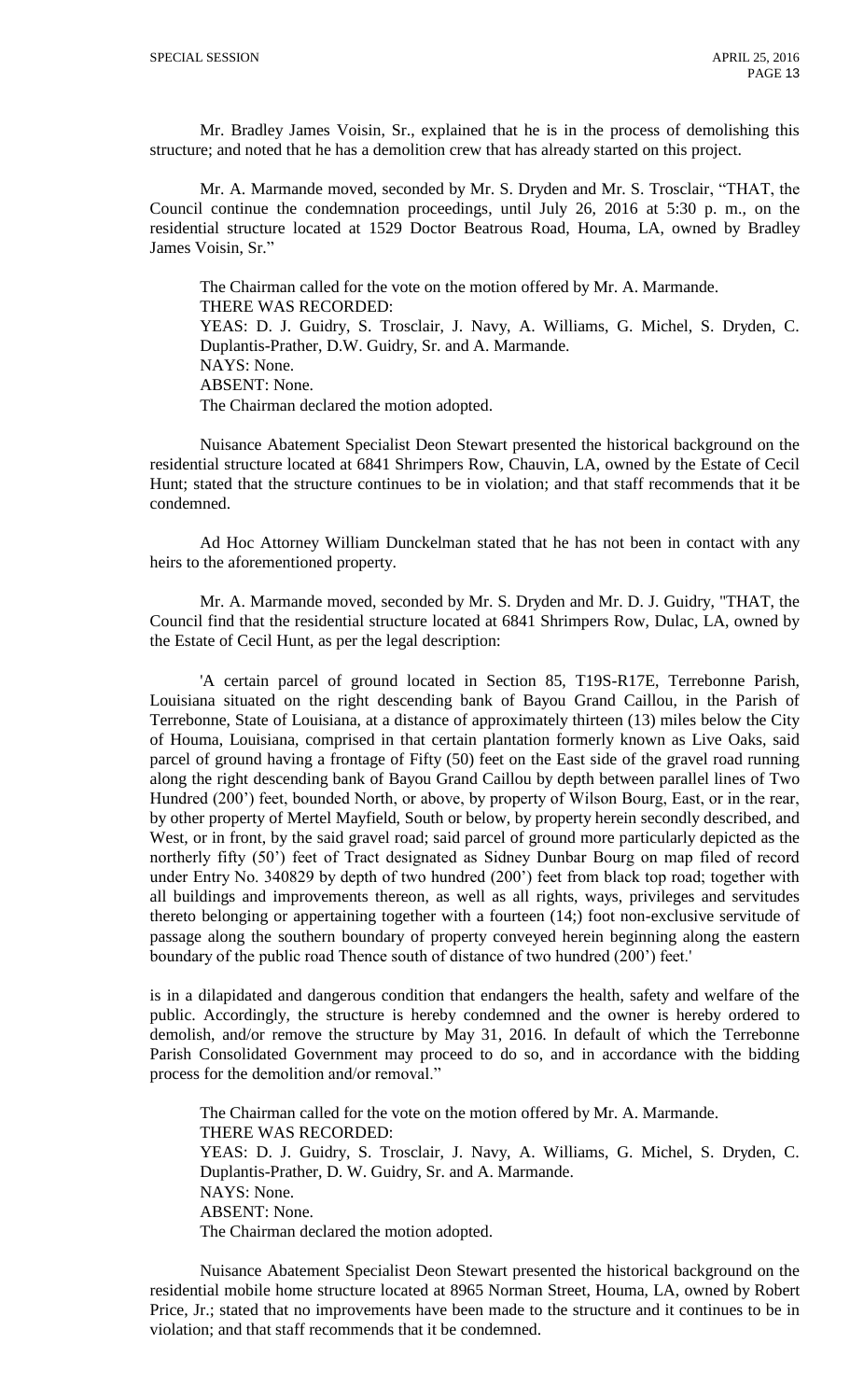Ms. Kimberly Willoughby, an heir to the aforementioned property, stated that they are making improvements and would like additional time to complete the renovations.

Ms. A. Williams moved, seconded by Mr. S. Dryden, "THAT, the Council continue the condemnation proceedings, until July 26, 2016 at 5:30 p. m., on the residential mobile home structure located at 8965 Norman Street, Houma, LA, owned Robert Price, Jr."

The Chairman called for the vote on the motion offered by Ms. A. Williams. THERE WAS RECORDED: YEAS: D. J. Guidry, S. Trosclair, J. Navy, A. Williams, G. Michel, S. Dryden, C. Duplantis-Prather, D. W. Guidry, Sr. and A. Marmande. NAYS: None. ABSENT: None. The Chairman declared the motion adopted.

Nuisance Abatement Specialist Deon Stewart presented the historical background on the residential structure located at 1021 A & B Lafayette Street, Houma, LA, owned by Ida Harding and Ida Mitchel; stated that the structure continues to be in violation; and that staff recommends the structure be condemned.

Ad Hoc Attorney William Dunckelman stated that he spoke to Ms. Patrice Harding, an heir to the property, who indicated that she is going to repair and renovate the property.

Ms. A. Williams moved, seconded by Mr. S. Dryden and Mr. A. Marmande, "THAT, the Council find that the residential sructure located at 1021 A & B Lafayette Street, Houma, LA, owned by Ida Harding and Ida Mitchel, as per the legal description:

'A certain lot of ground situated in the Town of Houma, in this Parish in that portion thereof known as "Newtown", designated on a plan of the Town of Houma made by E.C. Wurzlow, as Lot No. Seven (7) in Block No. 76; measuring sixty (60) feet front on Lafayette Street by one hundred sixteen (116) feet deep; bounded North by Lot No. 5 on said plan, belonging to David Jones, South by property of Charles Lang, in front or West by said Lafayette Street and back or east by Lot No. 8 on said plan, belonging to Amanda Clark Broomfield; together with all the buildings and improvements thereon. Being the same property acquired by Benjamin A. Simmons from Nathaniel B. Clark, in an Act before Jasper K. Wright, Notary Public, dated June 15, 1933, and registered in COB 96, Folio 306, Parish of Terrebonne.'

is in a dilapidated and dangerous condition that endangers the health, safety and welfare of the public. Accordingly, the structure is hereby condemned and the owner is hereby ordered to demolish, and/or remove the structure by July 26, 2016. In default of which the Terrebonne Parish Consolidated Government may proceed to do so, and in accordance with the bidding process for the demolition and/or removal."

The Chairman called for the vote on the motion offered by Ms. A. Williams. THERE WAS RECORDED: YEAS: D. J. Guidry, S. Trosclair, J. Navy, A. Williams, G. Michel, S. Dryden, C. Duplantis-Prather, D. W. Guidry, Sr. and A. Marmande. NAYS: None. ABSENT: None. The Chairman declared the motion adopted.

Nuisance Abatement Specialist Deon Stewart presented the historical background on the residential structure located at 1303 Miles Street, Houma, LA, owned by Michael Sobert; stated that the structure continues to be in violation; and that staff recommends that it be condemned.

Ms. A. Williams moved, seconded by Mr. A. Marmande, "THAT, the Council continue the condemnation proceedings, until July 26, 2016 at 5:30 p. m., on the residential structure located at 1303 Miles Street, Houma, LA, owned by Michael Sobert."

The Chairman called for the vote on the motion offered by Ms. A. Williams. THERE WAS RECORDED: YEAS: D. J. Guidry, S. Trosclair, J. Navy, A. Williams, G. Michel, S. Dryden, C. Duplantis-Prather, D. W. Guidry, Sr. and A. Marmande.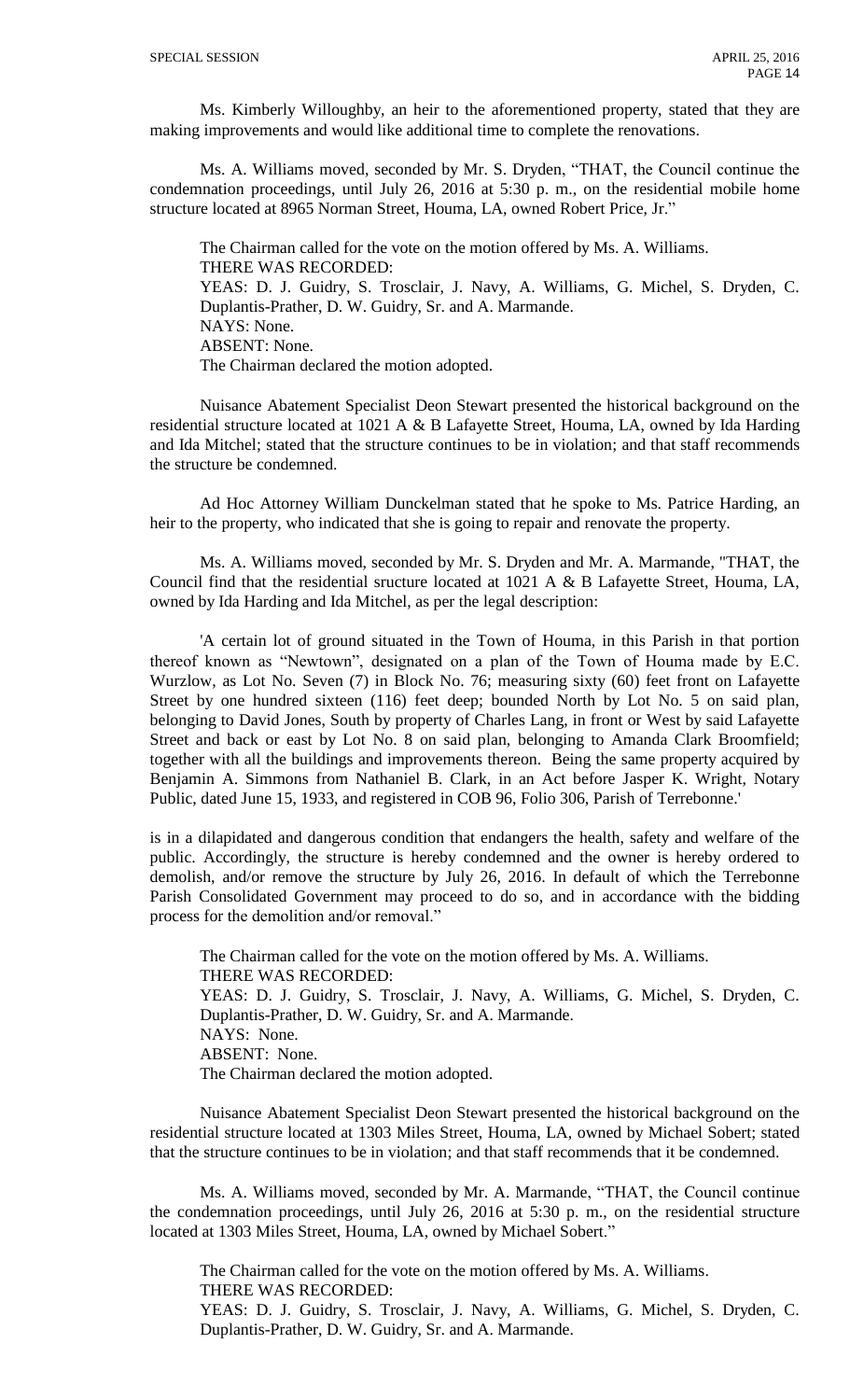NAYS: None. ABSENT: None. The Chairman declared the motion adopted.

Nuisance Abatement Specialist Deon Stewart presented the historical background on the residential structure located at 329 Allen Street, Houma, LA, owned by the Estate of Clovis Joseph Babin, Jr.; stated that substantial improvements has been made to the structure; and that staff recommends that it be continued.

Ms. A. Williams moved, seconded by Mr. S. Trosclair, "THAT, the Council continue the condemnation proceedings, until July 26, 2016 at 5:30 p. m., on the residential structure located at 329 Allen Street, Houma, LA, owned by the Estate of Clovis Joseph Babin, Jr."

The Chairman called for the vote on the motion offered by Ms. A. Williams. THERE WAS RECORDED: YEAS: D. J. Guidry, S. Trosclair, J. Navy, A. Williams, G. Michel, S. Dryden, C. Duplantis-Prather, D. W. Guidry, Sr. and A. Marmande. NAYS: None. ABSENT: None. The Chairman declared the motion adopted.

Nuisance Abatement Specialist Deon Stewart presented the historical background on the residential structure located at 2610 Madge Street, Houma, LA, owned by the Estate of Clarence Matthews; stated that this condemnation was previously rescinded; noted that improvements are being made, but there is no permit and the structure continues to be in violation; and that staff recommends that it be condemned.

Mr. Clarence Matthews, an heir to the aforementioned property, explained that he intends to repair the property, but he was awaiting the outcome of the condemnation hearings; noted that some repairs have been done; and added that he is going to obtain a permit.

Councilwoman A. Williams explained to Mr. Matthews that he needs to obtain a permit and they will review this matter in ninety days.

Ms. A. Williams moved, seconded by Mr. A. Marmande and Mr. D. J. Guidry, "THAT, the Council continue the condemnation proceedings, until July 26, 2016 at 5:30 p.m., on the residential structure located at 2610 Madge Street, Houma, LA, owned the Estate of Clarence Matthews."

The Chairman called for the vote on the motion offered by Ms. A. Williams. THERE WAS RECORDED: YEAS: D. J. Guidry, S. Trosclair, J. Navy, A. Williams, G. Michel, S. Dryden, C. Duplantis-Prather, D. W. Guidry, Sr. and A. Marmande. NAYS: None. ABSENT: None. The Chairman declared the motion adopted.

The Council Chairman acknowledged and welcomed Mr. Damon Baldone, former State Representative, Mr. Harold Lapeyre, former Terrebonne Parish Council Member, Mr. S. P. Larussa, former Terrebonne Parish School Board Member, and Mr. Deuce McAllister, former New Orleans Saints running back, who were in the audience for tonight's proceedings.

(The power point presentation given by Administration, which contains the background and history of each property, photographs of the subject structures, and Administration's recommendations, have been made a part of the official record of these proceedings, a hard copy of which is to be maintained in the office of the Planning Department.)

Ms. A. Williams moved, seconded by Mr. S. Trosclair, "THAT, there being no further business to come before the Council, the meeting be adjourned."

The Chairman called for the vote on the motion offered by Ms. A. Williams. THERE WAS RECORDED: